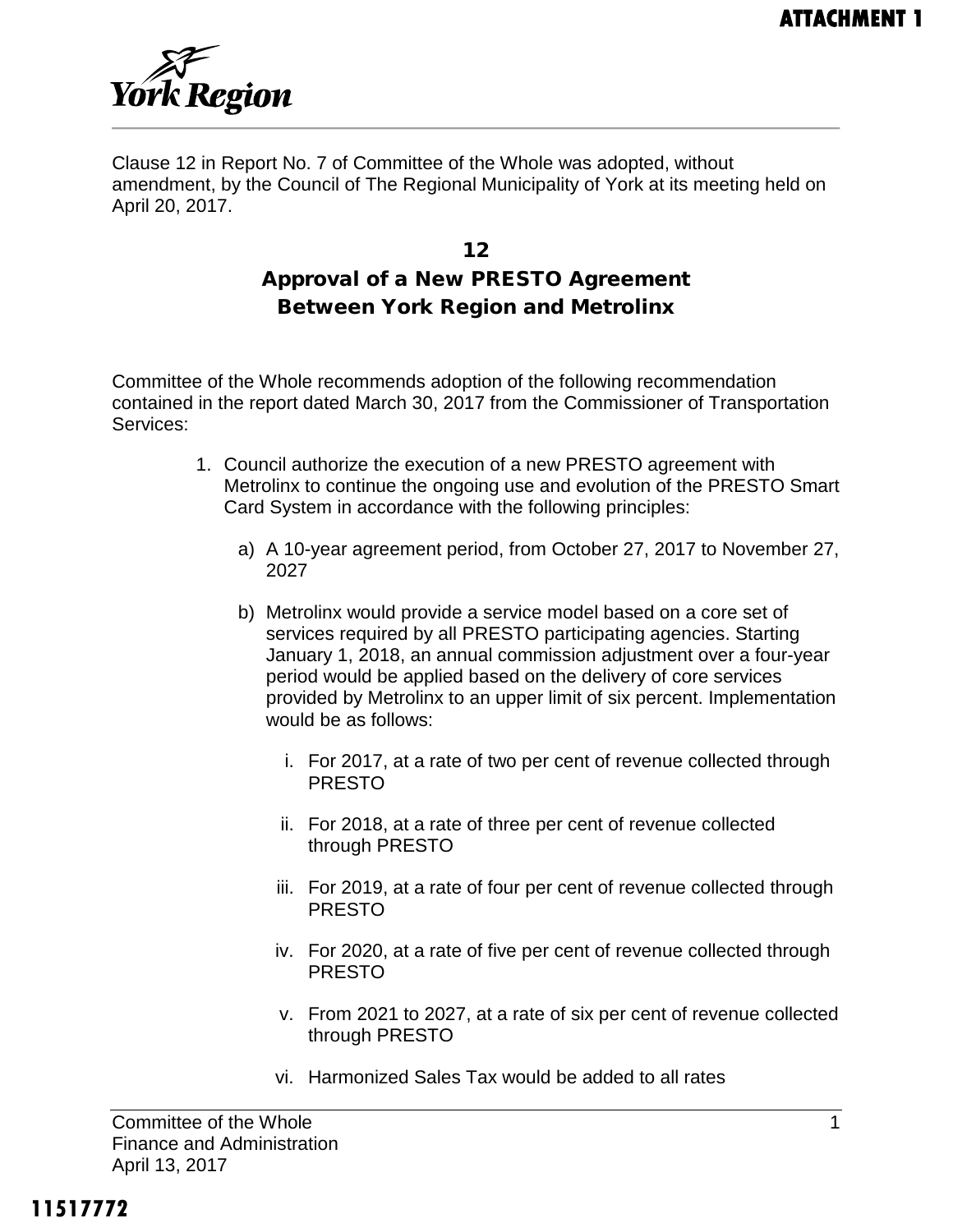- c) Metrolinx would provide additional 905 transit agency requirements, known as Common Core Services, maturing at three per cent of revenue collected through PRESTO.
- d) Metrolinx will procure equipment and services, to the extent possible, through open and competitive processes.
- e) PRESTO would be governed by a management group comprised of six representatives – PRESTO co-chair, one from Metrolinx Operations, one from the Toronto Transit Commission (TTC), one from OC Transpo, and two representing the 905 municipalities.
- f) 905 Transit Agencies would form a "buyer's group" to select their representative on the management group and to develop common positions for their representative.
- g) Metrolinx would establish a leadership group comprised of the President and Chief Executive Officer of Metrolinx and the City Managers/Chief Administrative Officers of the participating municipalities, as a body to resolve any escalation of disputes emanating from the management group.
- h) Metrolinx would bear the capital costs of developing functionality for an agreed list of items not yet delivered under the current agreement.
- i) 905 Transit Agencies would be responsible for capital costs associated with PRESTO equipment and all parties will pursue available subsidies to offset these costs.
- j) Should Metrolinx offer a more favourable agreement to any 905 Transit Agency, Metrolinx would be required to offer the same terms and conditions to the Region.
- 2. The General Manager of York Region Transit (YRT/Viva) be authorized to perform any action, and provide any required recommendations, instructions and approvals to PRESTO Committees, on the Region's behalf, to complete the operation within the scope and budget of the new PRESTO agreement.
- 3. The Commissioner of Transportation Services be authorized to execute the agreement.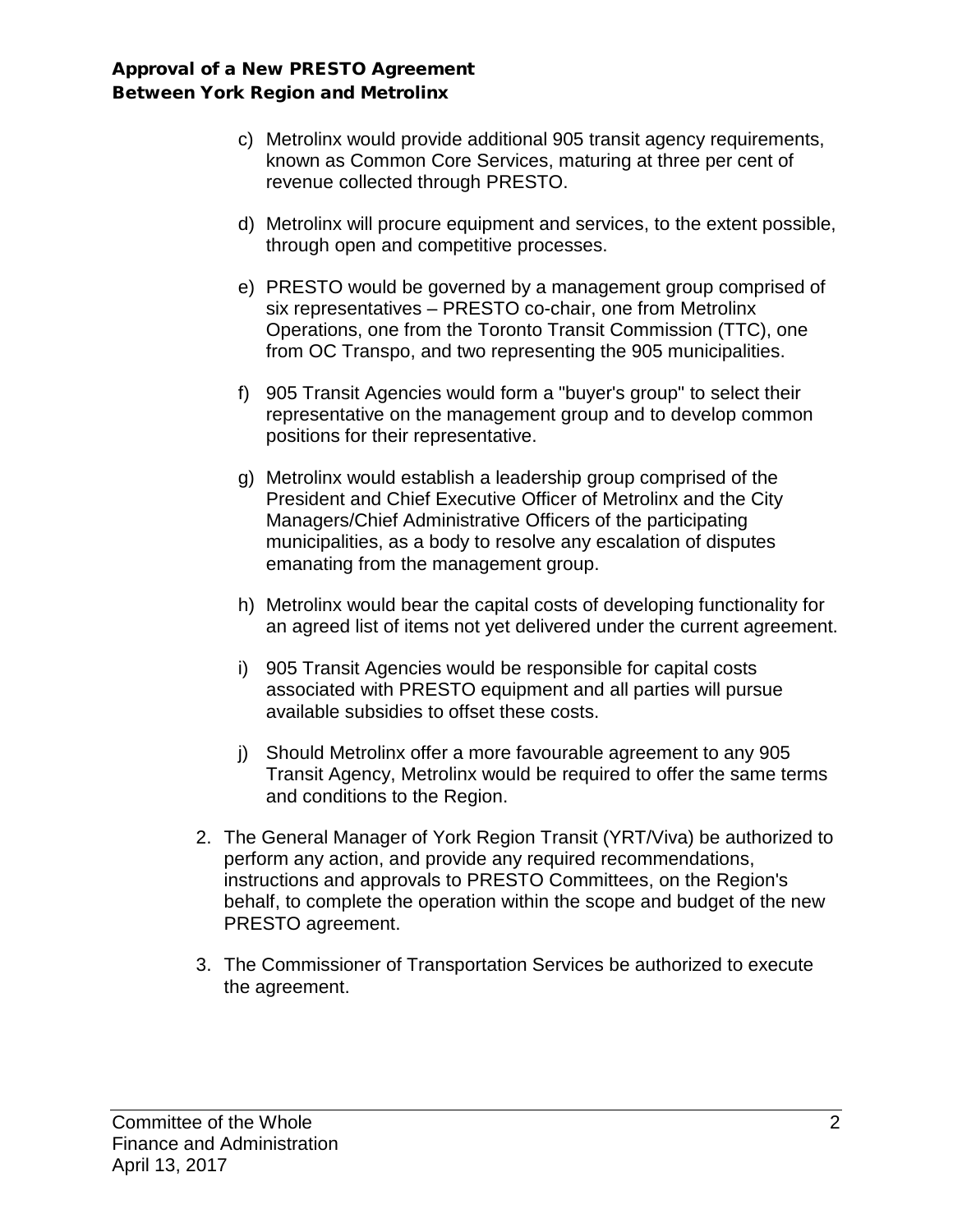Report dated March 30, 2017 from the Commissioner of Transportation Services now follows:

### 1. Recommendations

It is recommended that:

- 1. Council authorize the execution of a new PRESTO agreement with Metrolinx to continue the ongoing use and evolution of the PRESTO Smart Card System in accordance with the following principles:
	- a) A 10-year agreement period, from October 27, 2017 to November 27, 2027
	- b) Metrolinx would provide a service model based on a core set of services required by all PRESTO participating agencies. Starting January 1, 2018, an annual commission adjustment over a four-year period would be applied based on the delivery of core services provided by Metrolinx to an upper limit of six percent. Implementation would be as follows:
		- i. For 2017, at a rate of two per cent of revenue collected through PRESTO
		- ii. For 2018, at a rate of three per cent of revenue collected through PRESTO
	- iii. For 2019, at a rate of four per cent of revenue collected through PRESTO
	- iv. For 2020, at a rate of five per cent of revenue collected through PRESTO
	- v. From 2021 to 2027, at a rate of six per cent of revenue collected through PRESTO
	- vi. Harmonized Sales Tax would be added to all rates
	- c) Metrolinx would provide additional 905 transit agency requirements, known as Common Core Services, maturing at three per cent of revenue collected through PRESTO.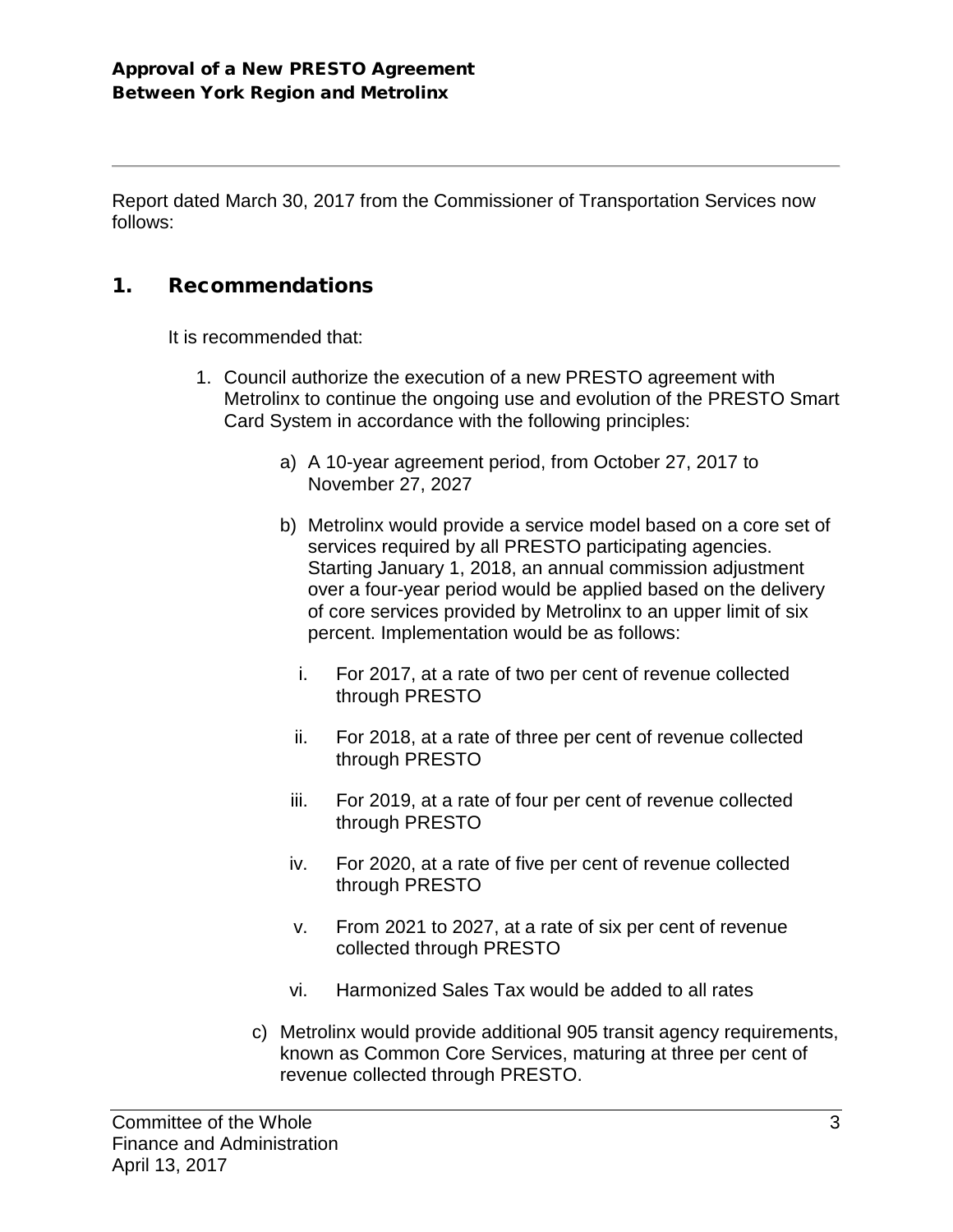- d) Metrolinx will procure equipment and services, to the extent possible, through open and competitive processes.
- e) PRESTO would be governed by a management group comprised of six representatives – PRESTO co-chair, one from Metrolinx Operations, one from the Toronto Transit Commission (TTC), one from OC Transpo, and two representing the 905 municipalities.
- f) 905 Transit Agencies would form a "buyer's group" to select their representative on the management group and to develop common positions for their representative.
- g) Metrolinx would establish a leadership group comprised of the President and Chief Executive Officer of Metrolinx and the City Managers/Chief Administrative Officers of the participating municipalities, as a body to resolve any escalation of disputes emanating from the management group.
- h) Metrolinx would bear the capital costs of developing functionality for an agreed list of items not yet delivered under the current agreement.
- i) 905 Transit Agencies would be responsible for capital costs associated with PRESTO equipment and all parties will pursue available subsidies to offset these costs.
- j) Should Metrolinx offer a more favourable agreement to any 905 Transit Agency, Metrolinx would be required to offer the same terms and conditions to the Region.
- 2. The General Manager of York Region Transit (YRT/Viva) be authorized to perform any action, and provide any required recommendations, instructions and approvals to PRESTO Committees, on the Region's behalf, to complete the operation within the scope and budget of the new PRESTO agreement.
- 3. The Commissioner of Transportation Services be authorized to execute the agreement.

## 2. Purpose

This report requests Council authorization to enter into a new 10-year agreement with Metrolinx for the continued participation in the PRESTO Smart Card System (PRESTO).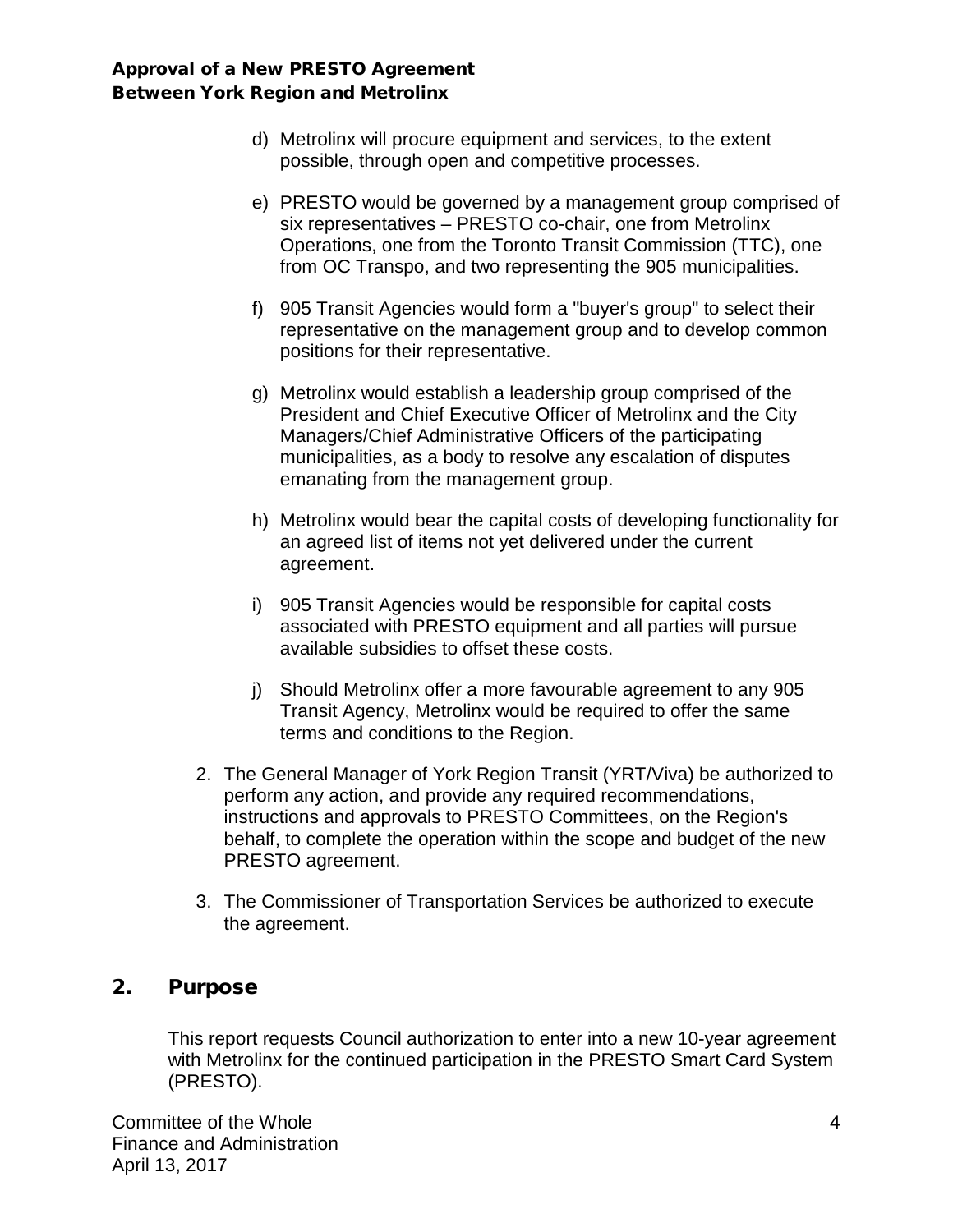# 3. Background and Previous Council Direction

## PRESTO was created to facilitate seamless inter-regional transit travel throughout the Greater Toronto and Hamilton Area (GTHA)

[In June 2006](http://archives.york.ca/councilcommitteearchives/pdf/rpt%205%20cls%209-21.pdf), Council authorized the Region to commit funding for the implementation of PRESTO and enter into an operating agreement with the Ministry of Transportation Ontario.

The current Operating Agreement was approved by Council in June 2006 for an initial 10-year term (2006 to 2016), and is between the Province of Ontario, the City of Ottawa and GTHA municipalities, excluding the Toronto Transit Commission (TTC).

The PRESTO Operating Agreement establishes the roles and responsibilities and governance structure; it defines the mechanism for all involved parties to address ongoing operating requirements of PRESTO.

The initial cost to implement PRESTO was jointly-funded by the Ministry of Transportation Ontario and participating GTHA municipalities.

The MTO funded 100 per cent of the initial capital cost, and ongoing operating costs for the common central system required to operate PRESTO. They also funded 33 per cent of the initial capital cost for each transit system. This included on-bus and remote devices located at York Region Transit (YRT/Viva) bus garages, terminals and viva stations. The transit agencies are then responsible for the ongoing operating costs of PRESTO on their systems.

# YRT/Viva implemented PRESTO in July 2011; the initial 10-year term was set to expire on October 27, 2016

In 2015, the 905 Transit Agencies requested the Province to extend the existing agreement for three years under the same terms and conditions, following the prescribed process documented within the PRESTO Operating Agreement.

[In March](http://www.york.ca/wps/wcm/connect/yorkpublic/df794f1b-a184-416f-b874-840dc96623f9/mar+5+presto+ex.pdf?MOD=AJPERES) 2015, Council authorized staff to seek renewal of the current PRESTO Operating Agreement for an additional three years, from October 27, 2016 to October 27, 2019.

The Operating Agreement includes provision for three renewal terms of three years each, subject to the agreement of all parties to extend the agreement following a process described within the agreement.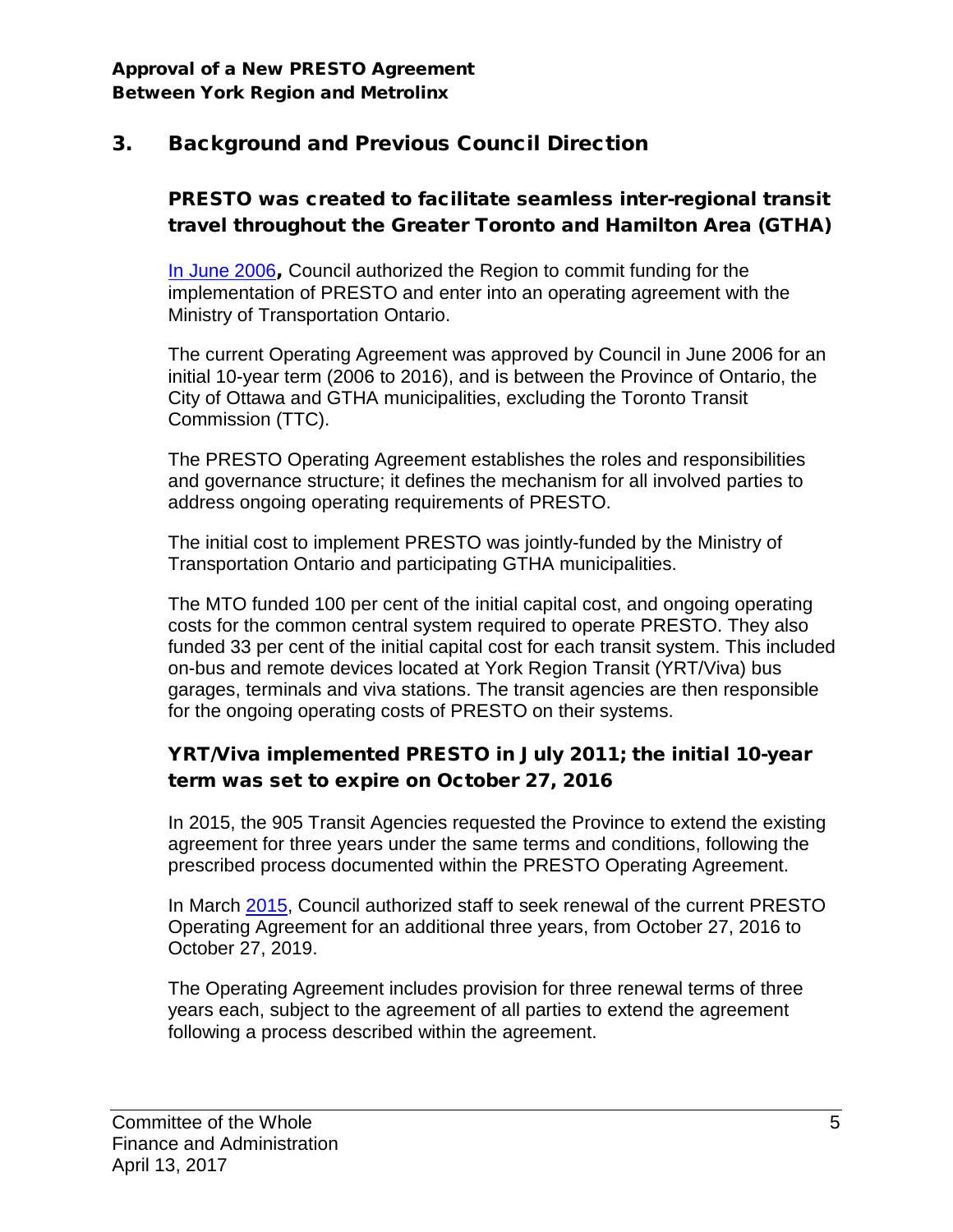In September 2015, the 905 Transit Agencies sent a joint letter, with the appropriate resolutions, formally notifying Metrolinx that their respective Councils and Boards had authorized renewal of the current Operating Agreement.

In February 2016, the 905 Transit Agencies received written notification from PRESTO acknowledging the request for the three-year extension, but also expressing a preference to develop an agreement with a revised business model for PRESTO.

In June 2016, Council received a report advising of the Ministry of Transportation's decision to not extend the current PRESTO Operating Agreement beyond October 27, 2016.

#### The Province committed to a 12-month extension of the current agreement under the same terms and conditions

The Province committed to a 12-month extension of the current agreement to October 2017, under the same terms, conditions and costs, and contingent upon the execution of an agreement in principle, by October 27, 2016.

Significant efforts were made to meet the October 2016 deadline; however, additional work was required. Additional extensions have allowed further discussion of the principles of a new agreement and given all seven 905 municipalities time to obtain necessary Council approvals.

## 4. Analysis and Implications

## PRESTO is an operating division of Metrolinx, and an essential component of an integrated transit fare system in the Greater Toronto and Hamilton Area

PRESTO enhances public transit in the GTHA by making fare payment easier, and allowing for seamless travel between transit systems when crossing municipal boundaries, by using a smart card. By eliminating the need for tickets and cash fare, PRESTO is making transit payment simple, fast and secure.

The 905 Transit Agencies, and the TTC, have made investments to implement PRESTO technology and equipment to allow for seamless travel across the GTHA, without needing familiarity of the different fare systems.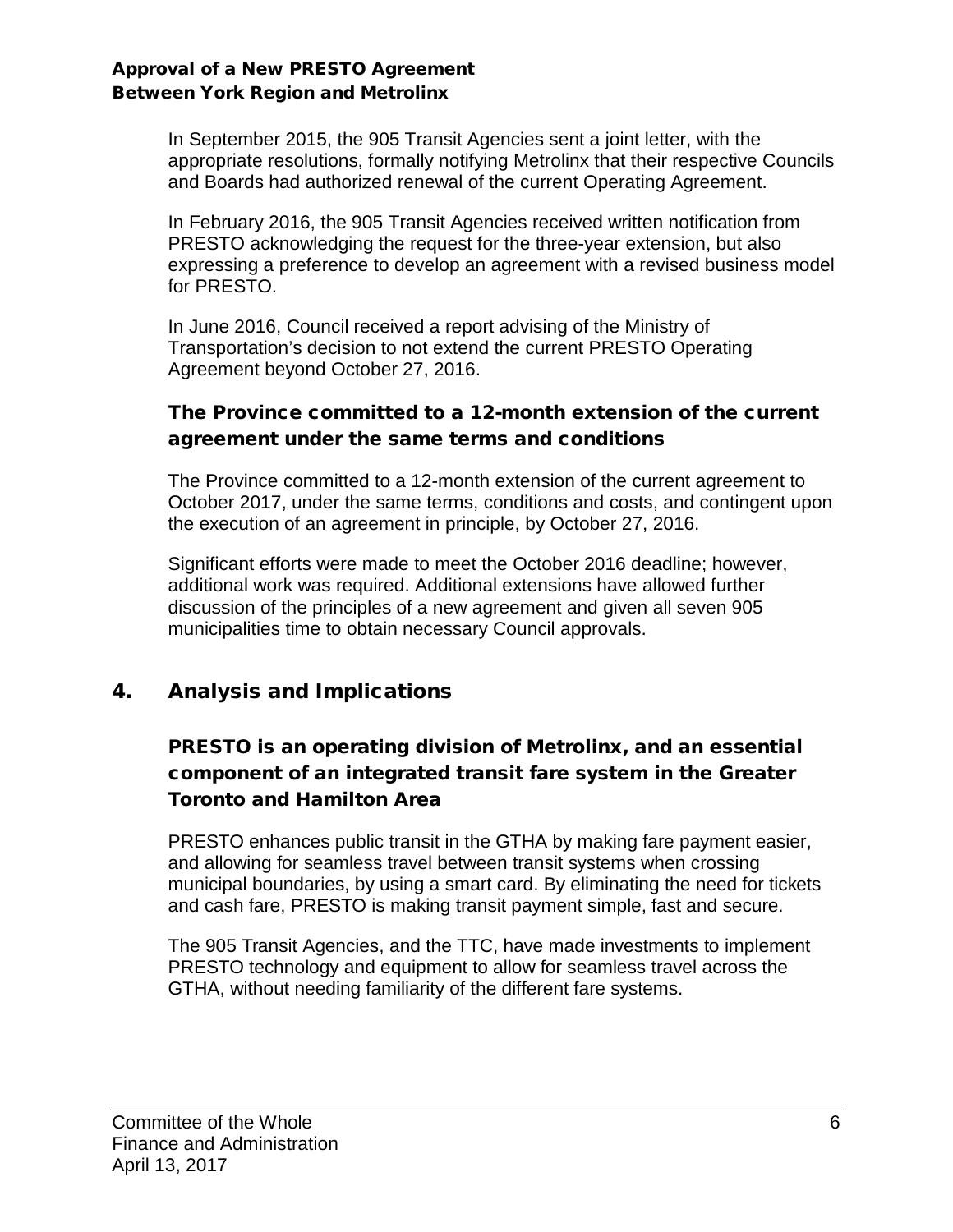### PRESTO and the 905 Transit Agencies have negotiated a 10-year Agreement-in-Principle, for a new service model

Under the new service model, services and associated pricing structure would be based on a core set of services that all transit agencies use and for which the operating costs would be shared among all participating transit agencies, including Brampton, Burlington, Durham Region, Hamilton, Mississauga, Oakville, Ottawa, Toronto, GO Transit and York Region.

There is also an optional set of common core services for which the operating costs would be charged directly to the transit agencies that opt to purchase them.

### PRESTO would continue to provide the 905 transit agencies with core services at a cost ranging from two per cent to six per cent

PRESTO would continue providing the operation and maintenance of the common central system that manages all PRESTO card transactions, and provide fare and customer data.

Since 2011, the Region has paid PRESTO two per cent of the revenue collected through PRESTO for this service. Under the new agreement, the percentage of commission paid to PRESTO would transition from two per cent, beginning October 27, 2017, to six per cent in 2021, and to the expiry of the agreement in November 2027.

# Additional Common Core Services deployed by PRESTO for seven 905 transit providers would cost up to an additional three per cent once the new equipment is installed

Common Core Services are a common set of specifications for equipment and services to be deployed on transit agencies preferring a fully managed PRESTO fare card system. Common Core Services include items such as transit agency specific third party retail support; management of device procurement, device installation and maintenance; network hosting and operations; and training.

The Common Core Services are to be provided by Metrolinx at up to three per cent of the revenue collected through PRESTO. In the event goods or services, purchased through a competitive bid process, require a contribution larger than the estimated three per cent, Metrolinx will assume the first 0.5 per cent pricing risk. Metrolinx would initiate discussion with the transit agencies to develop strategies to address affordability for costs exceeding 3.5 per cent.

Any material changes required by the Region to the Common Core Services would be designated as optional and would be at additional cost.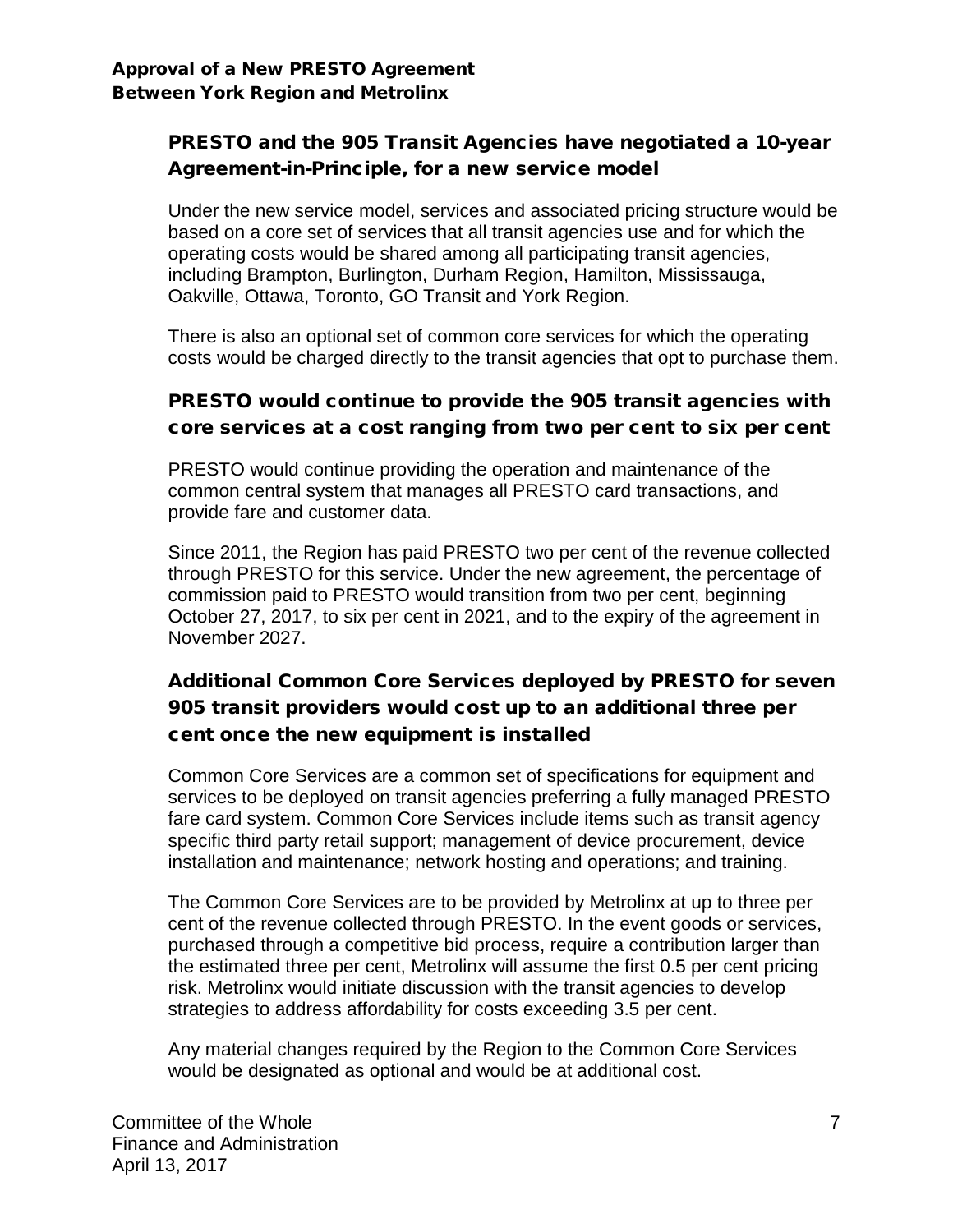Table 1 provides a summary of the commission that GTHA transit agencies would pay Metrolinx once the entire PRESTO fully-managed service is implemented.

| Commission and other costs attributable to transit agencies |                                                          |                                                              |  |  |  |
|-------------------------------------------------------------|----------------------------------------------------------|--------------------------------------------------------------|--|--|--|
| <b>Transit Agency Participants</b>                          | Commission for<br><b>Core Services</b><br>(% of revenue) | Commission for 905 Common<br>Core Services<br>(% of revenue) |  |  |  |
| TTC*                                                        |                                                          | 4.65                                                         |  |  |  |
| 905 Transit Agencies                                        | 6                                                        | 3                                                            |  |  |  |
| <b>GO Transit*</b>                                          | 6                                                        | Managed by GO Transit                                        |  |  |  |
| OC Transpo*                                                 | 6                                                        | Managed by OC Transpo                                        |  |  |  |

| Table 1                                                     |
|-------------------------------------------------------------|
| Commission and other costs attributable to transit agencies |

\*Under a separate agreement

Variance in transit agency collection processes, outside of the GTHA, has made an accurate cost comparison difficult. However, based on YRT/Viva's current fare collection costs at approximately 7.5 per cent, and in comparison to other transit agencies e.g. London Transit's Oyster Card (ridership being 1.3 billion annually), that operate a fully-managed smart card service at eight per cent, the negotiated nine per cent for a fully-managed smart card system is reasonable.

### Metrolinx would pay for upgrading the current PRESTO system technology

Metrolinx has committed to the ongoing evolution of PRESTO to address new industry developments. Metrolinx will develop business cases for new technology, with input from the transit agencies, and introduce them subject to approvals and the availability of funding.

A PRESTO system upgrade called eCredentials would be paid for by Metrolinx. Costs for establishing the eCredentials system include: hardware, software, configuration and set-up of the central system. The system upgrade would permit PRESTO to include new products such as limited use media and specialized fare passes. The Region would be responsible for administrative and implementation costs of all new products.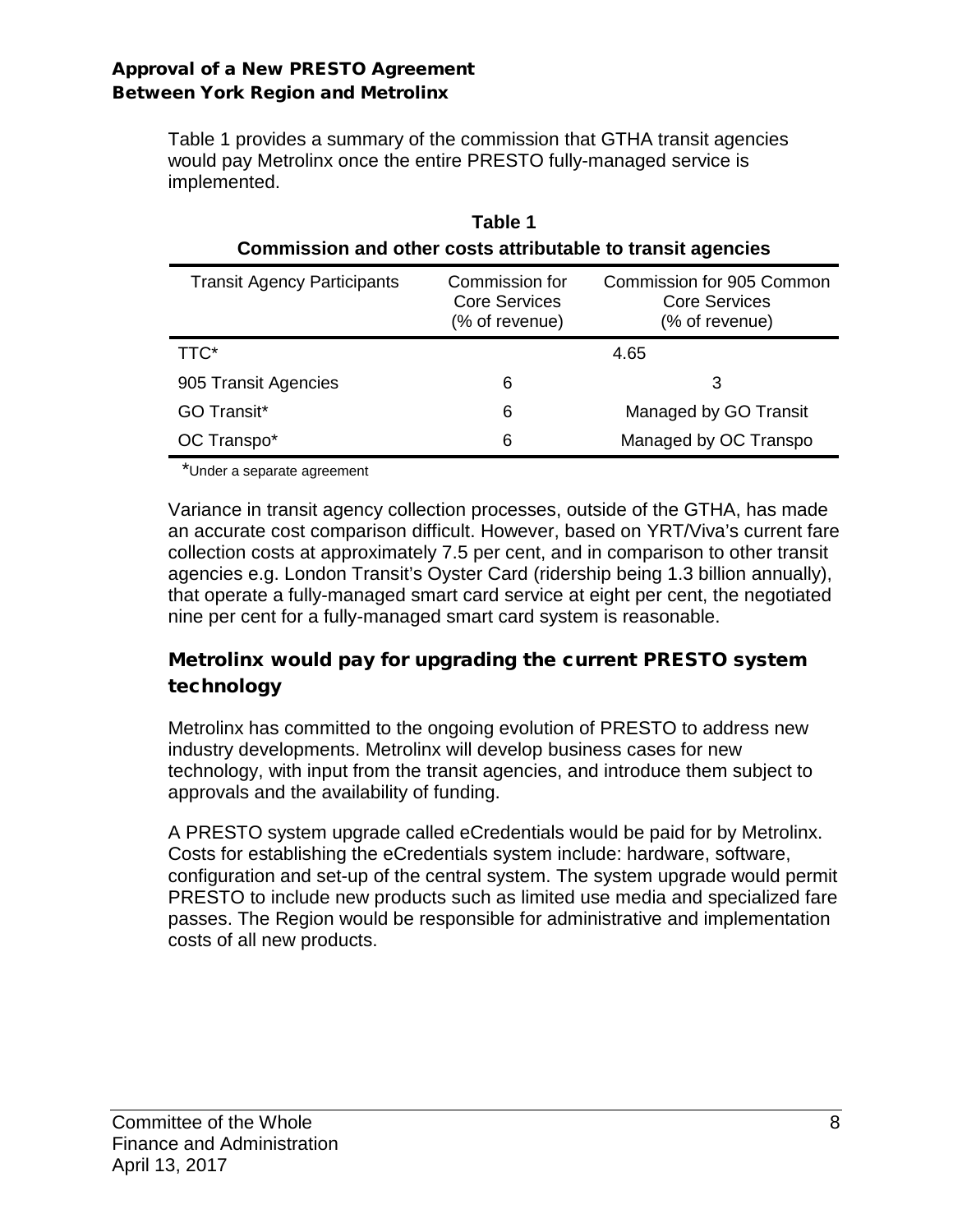# Under the new agreement, each transit agency would be responsible for the capital cost to equip fleet and facilities – including upgrades to existing equipment

The 905 Transit Agencies were the first to adopt PRESTO. The current PRESTO equipment has served its useful life and needs to be replaced. As well, the contract with the current vendor, Thales, expires in October 2019. New equipment would allow YRT/Viva to implement traveller payment options such as open and mobile payment, specialized passes, and limited use media.

Metrolinx would manage the equipment procurement process and the equipment would be purchased through an open and competitive processes.

Metrolinx would engage the 905 transit agencies in a collaborative process as the scope of work is defined, procurement strategies are developed and implemented, and contracts with the Transit Agencies are entered into.

Installation of the new equipment is anticipated to be completed for all 905 transit systems by the end of 2019.

### A new Governance model would be put in place to clearly identify where decisions are to be made and accountabilities

PRESTO will be governed by a management group comprised of six representatives, PRESTO's co-chair, one from Metrolinx Operations, one from the TTC, one from OC Transpo, and two representing the 905 municipalities.

The 905 Transit Agencies would form a "buyer's group" to select their representative on the management group and to develop common positions for their representative.

Sub-committees would be formed to address specific topics such as business solutions and procurement needs.

As well, an annual review of the PRESTO program would evaluate progress and any adjustments that need to be made. The annual review would be an opportunity to evaluate performance and progress of Metrolinx, PRESTO, and the transit agencies in achieving the agreed objectives.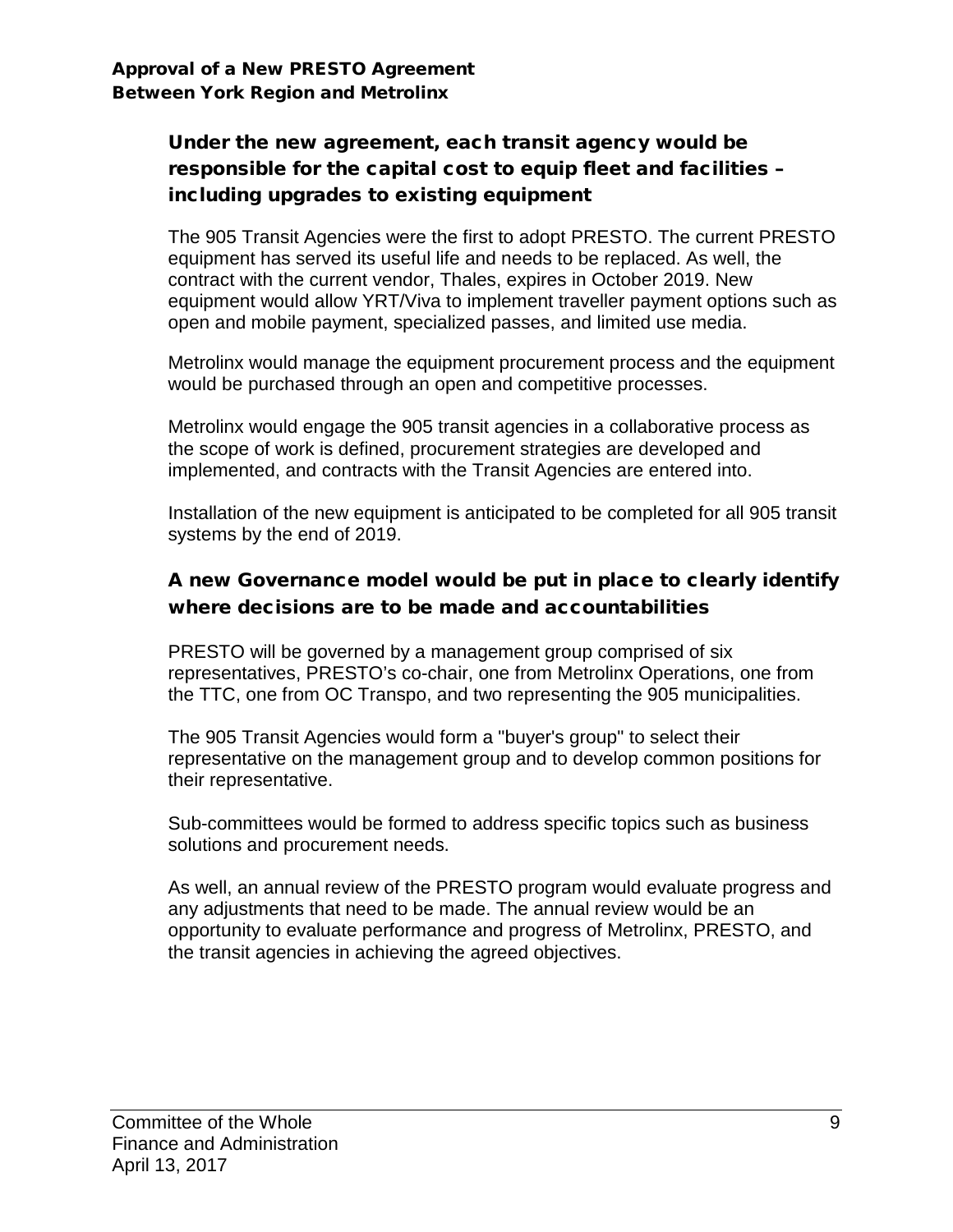## 5. Financial Considerations

## The current annual cost of PRESTO is approximately \$1.5 million; traveller adoption rate on YRT/Viva has reached approximately 30 per cent

PRESTO use on YRT/Viva is only 30 per cent due to customers travelling on TTC in York Region and not being able to use PRESTO on TTC buses at this time. It is anticipated the YRT/Viva usage rate for PRESTO will grow incrementally once the TTC is fully functional with PRESTO in 2017, with a future target of 80 per cent.

Table 2 shows an estimated cost impact to YRT/Viva once the full implementation of the new PRESTO agreement is in place, at up to nine per cent commission.

| <b>INLOTO COST DASCU OII ZUTU TINT/VIVA HUGISHIP OI ZZ.4 HIIIIIOH</b>          |                                                                |                                                                                                       |                                                                               |  |  |  |  |
|--------------------------------------------------------------------------------|----------------------------------------------------------------|-------------------------------------------------------------------------------------------------------|-------------------------------------------------------------------------------|--|--|--|--|
|                                                                                | Current<br>2 per cent cost<br>at 30 per cent<br>customer usage | <b>Full Implementation</b><br>9 per cent cost<br>at 60 per cent<br>customer usage<br>(estimated 2021) | Full<br>Implementation<br>9 per cent cost<br>at 80 per cent<br>customer usage |  |  |  |  |
| <b>Commission fees</b><br>(per year) – Operating                               | \$0.41 million                                                 | \$3.7 million                                                                                         | \$4.9 million                                                                 |  |  |  |  |
| Maintenance and<br>support (per year) –<br>Operating                           | 0.33 million                                                   | 0.0 million                                                                                           | 0.0 million                                                                   |  |  |  |  |
| Device refresh costs<br>(annualized) – Capital                                 | 0.76 million                                                   | 0.76 million                                                                                          | 0.76 million                                                                  |  |  |  |  |
| On-going device costs,<br>new buses, new<br>stations (annualized) -<br>Capital | 0.0 million                                                    | 0.38 million                                                                                          | 0.38 million                                                                  |  |  |  |  |
| Total                                                                          | \$1.50 million                                                 | \$4.84 million                                                                                        | \$6.04 million                                                                |  |  |  |  |

| Table 2                                                      |
|--------------------------------------------------------------|
| PRESTO cost based on 2016 YRT/Viva ridership of 22.4 million |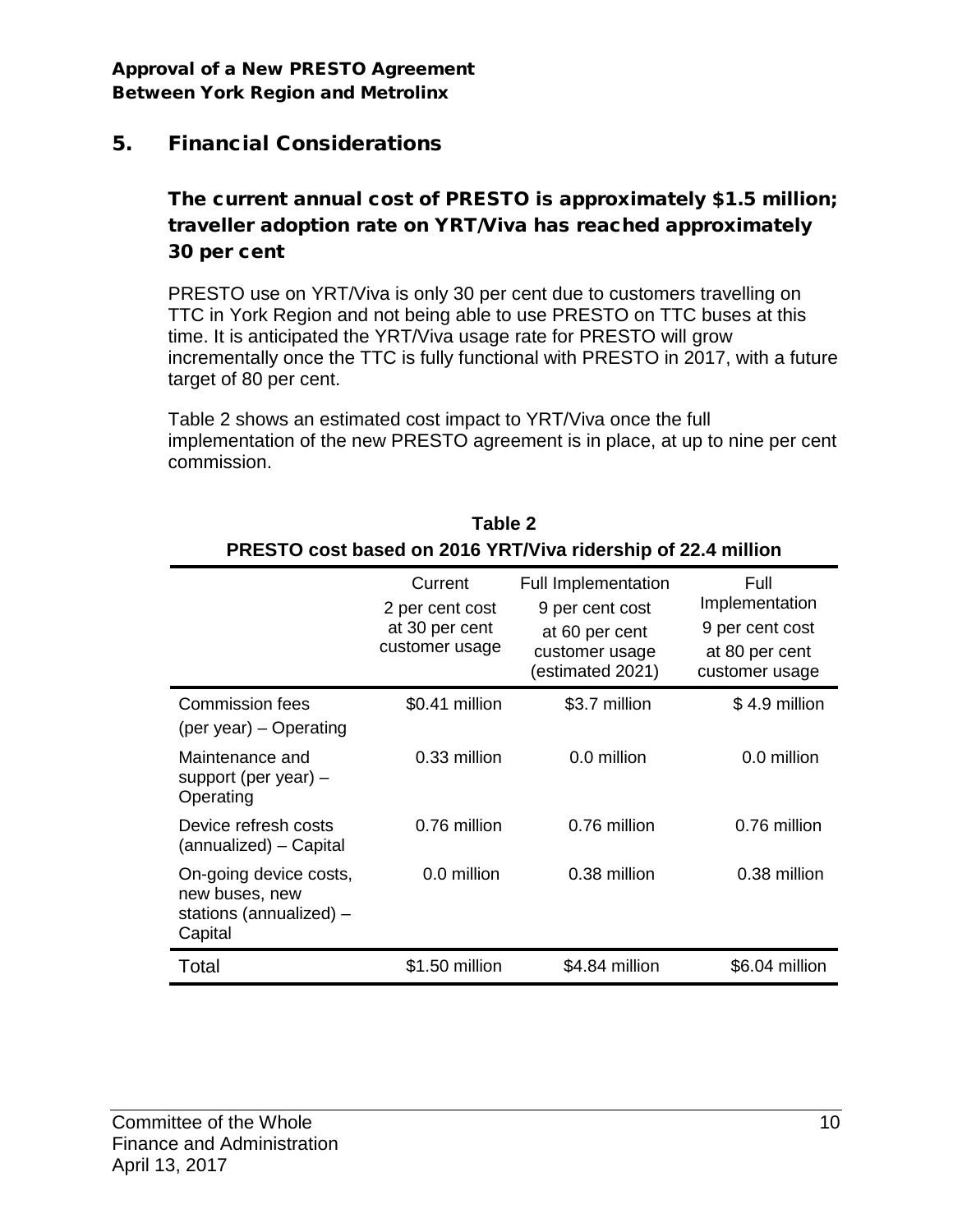Approximately \$11.4M in capital costs are currently forecast to meet the expected needs. The Council-approved Transportation Services Capital Program includes approximately \$5M in 2018-2020 for device refresh. Metrolinx and the 905 Transit Agencies would work together to develop a business case for funding the new equipment by all levels of government. If unsuccessful in receiving funding from other levels of government, additional capital budget would be needed for device refresh and would be proposed as part of future budget processes.

Additional pressure in 2018 due to increased commission rate would be addressed as part of the 2018 budget process. Anticipated increases in the gas tax funding by the provincial government could be used to help offset the increased commission rate of PRESTO starting 2019.

### Participation in PRESTO is required to receive provincial gas tax funding

The Region currently receives \$15.3M annually from the provincial Gas Tax Fund. To continue to receive this funding, the Province requires the GTHA transit agencies to participate in PRESTO.

On January 27, 2017, the Province announced its intention to increase gas tax dollars for public transit, starting in 2019. Between 2019 and 2022 it is estimated the Region would receive a gradual increase in gas tax dollars from \$19 million in 2019 to \$30 million in 2022, as shown in Table 3.

**Table 3**

| ט שושו<br><b>York Region Provincial Gas Tax Funding</b> |         |        |        |        |  |  |
|---------------------------------------------------------|---------|--------|--------|--------|--|--|
|                                                         | Current | 2019   | 2020   | 2021   |  |  |
| Cents per litre                                         | 2.0     | 2.5    | 3.0    | 4.0    |  |  |
| Provincial gas tax funding<br>estimates (\$M)           | \$15.3  | \$19.1 | \$23.0 | \$30.6 |  |  |
| Increase by (\$M)                                       | \$0.0   | \$3.8  | \$3.9  | \$7.6  |  |  |

Provincial gas tax revenues currently help fund transit operating expenditures of \$197M annually. The increased gas tax funds could help offset the additional cost of PRESTO under the new agreement.